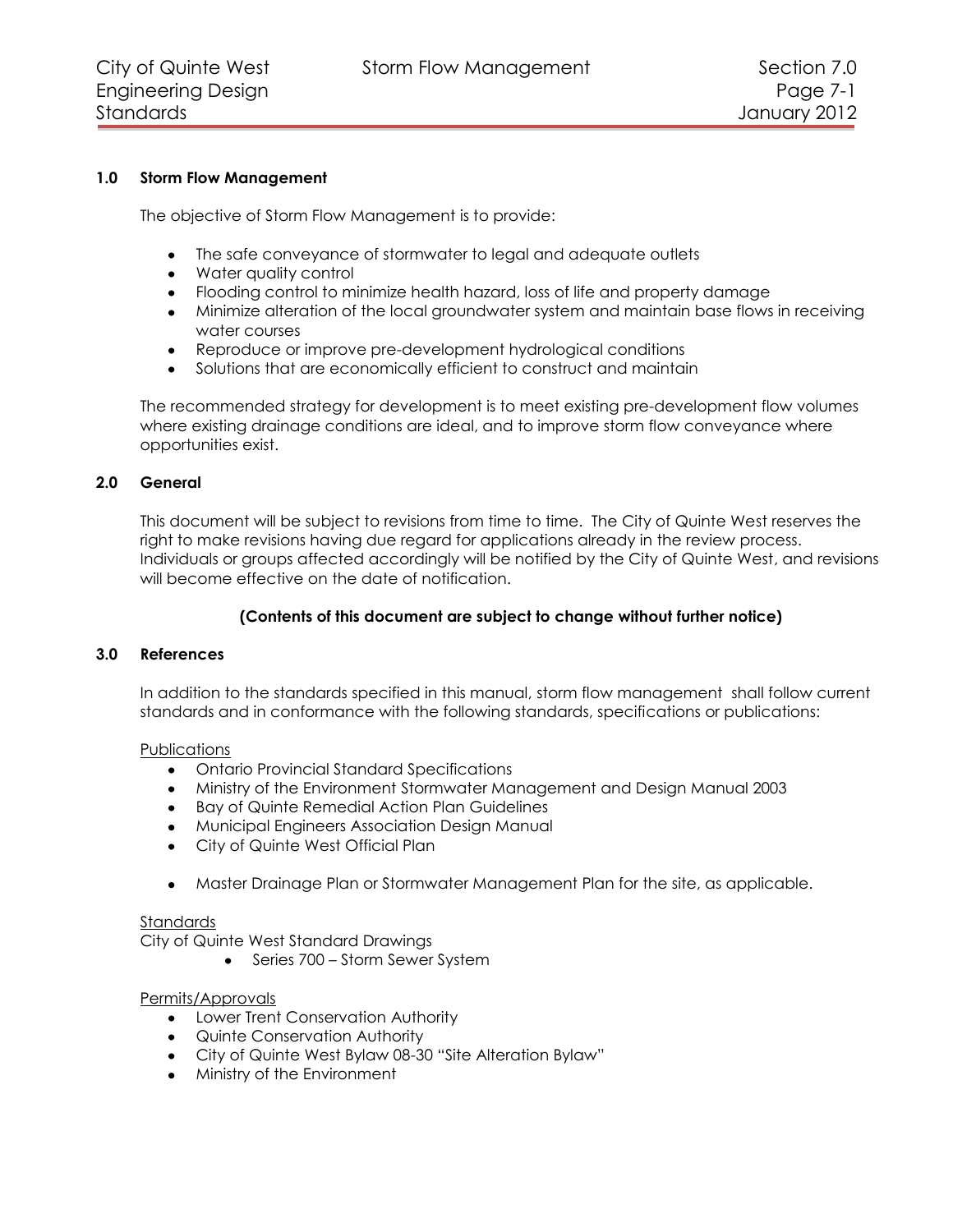# 4.0 Table of Contents

|     | <b>SECTION</b> |                      | <b>PAGE</b> |
|-----|----------------|----------------------|-------------|
| 5.0 |                |                      |             |
| 6.0 |                |                      |             |
| 7.0 |                |                      |             |
|     |                |                      |             |
|     |                |                      |             |
|     |                |                      |             |
|     |                |                      |             |
|     |                |                      |             |
| 8.0 |                |                      |             |
|     |                |                      |             |
|     |                |                      |             |
|     |                |                      |             |
|     |                |                      |             |
|     |                |                      |             |
|     |                |                      |             |
|     |                |                      |             |
|     |                | 8.8 Catch Basins 7-7 |             |
|     | 8.8.1          |                      |             |
|     | 8.8.2          |                      |             |
|     | 8.8.3          |                      |             |
|     | 8.8.4          |                      |             |
|     | 8.8.5          |                      |             |
| 9.0 |                |                      |             |
|     | 9.1 Design_    |                      | _7-8        |
|     |                |                      |             |
|     |                |                      | 7-9         |
|     |                |                      | 7-9         |
|     |                |                      | 7-9         |
|     |                |                      |             |
|     |                |                      | $7 - 10$    |
|     |                |                      | $7 - 10$    |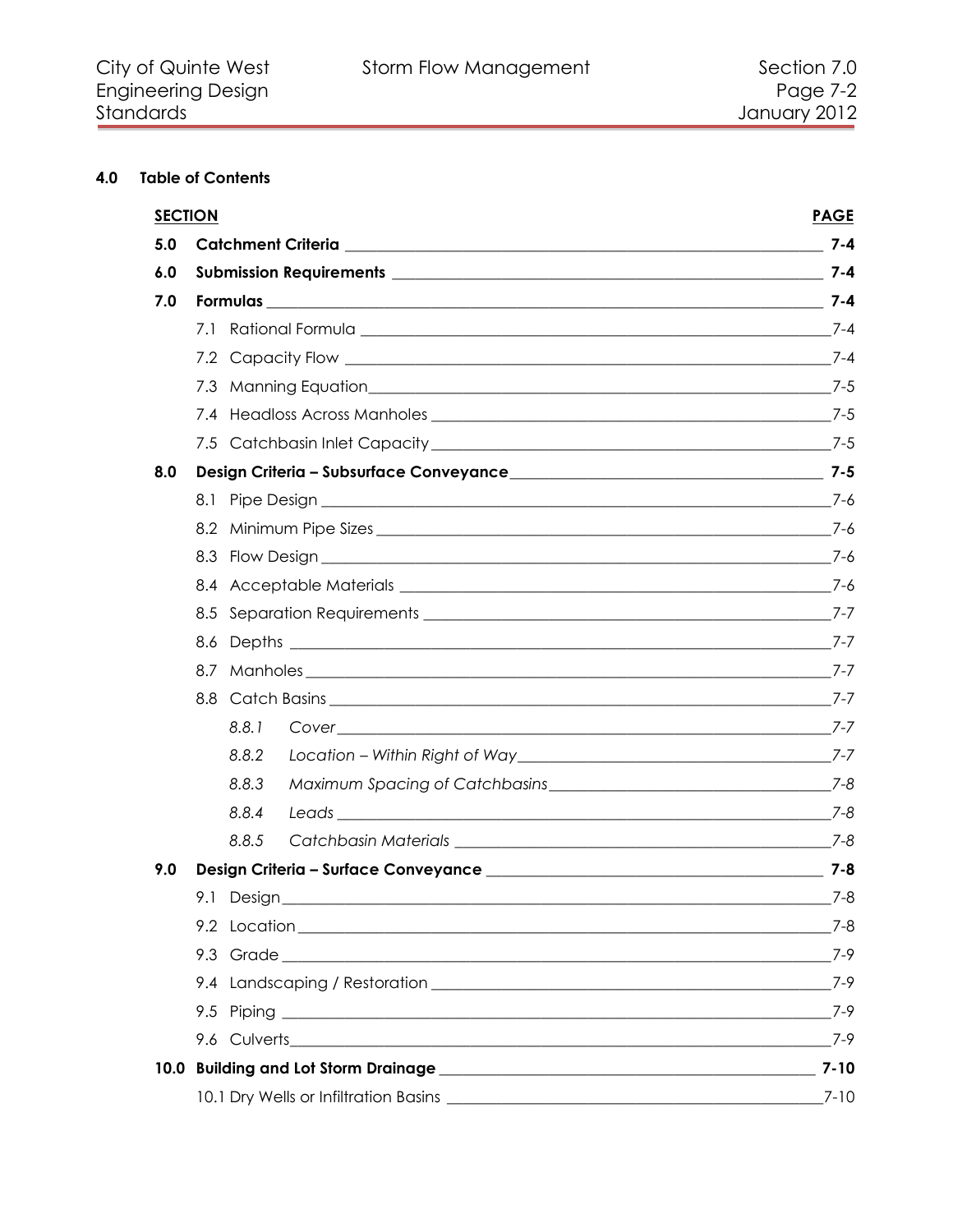| 10.2 Foundation Drainage | 7-10. |
|--------------------------|-------|
| 10.3 Sump Pumps          | 7-10  |
| 10.4 Roof Drainage       | 7-10  |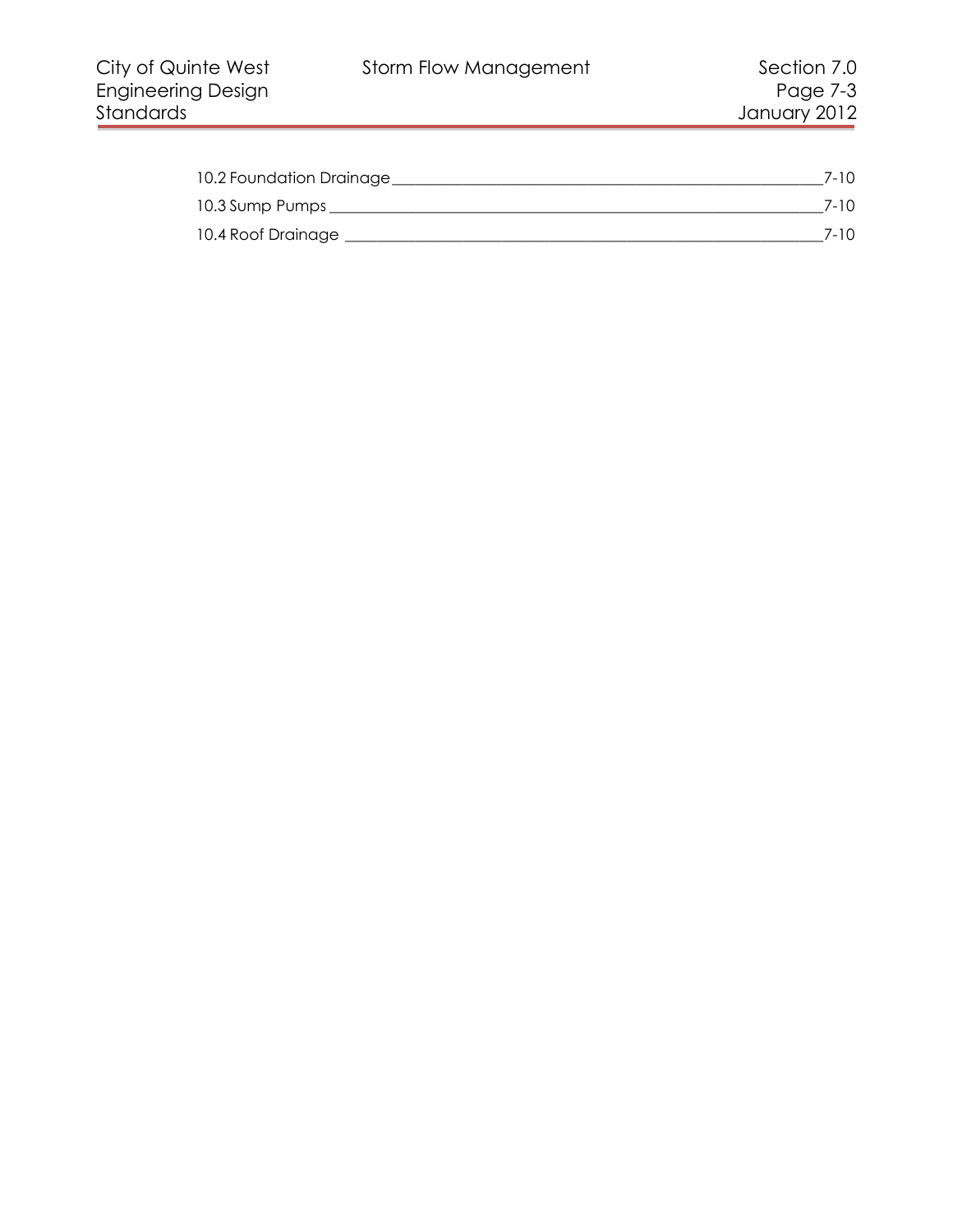# **5.0 Catchment Criteria**

Catchment Areas and collection volumes to be determined in accordance with the *City of Quinte West Engineering Design Manual – Stormwater Management Guidelines.*

While it is not the responsibility of new development to improve the drainage conditions of neighboring properties, consideration must be given to neighboring properties as to not negatively impact existing drainage and outlet patterns. As part of a submission package, ground elevations of neighboring properties may be requested to confirm design suitability.

# **6.0 Submission Requirements**

A storm sewer design sheet shall accompany any submission for the conveyance of stormwater. Storm Sewer Design Sheets shall be provided in an industry standard format or as approved. Design criteria including sample calculations or formulas shall be provided with any submission.

All designs unless approved by the Director of Engineering and Environmental Services must be stamped by a Professional Engineer licensed in the Province of Ontario.

# **7.0 Formulas**

7.1 Rational Formula

$$
Q = 2.78 \text{ AIR}
$$

Where:  $Q =$  Design flow in litres per second (L/s) A = Area in hectares (ha) I = Intensity in millimeters per hour (mm/hr) R = Runoff coefficient

Rainfall intensity to be based on the City of Quinte West standard intensity equation for a 5 year storm event:

$$
I = \frac{2464}{t_c + 16}
$$

*See Section Stormwater Management - Rainfall Intensity Formulas for additional Storm Event Frequencies*

Where:  $t_c$  = time of concentration in minutes

Minimum inlet time = 15 minutes. Where two drainage systems meet, the larger time of concentration is used to calculate the resultant downstream flow.

Minimum open channel flow velocity is to be 0.75 m/s; maximum flow velocity not to exceed 6.0 m/s.

IDF Curve data is available at the office of Public Works and Environmental Services

7.2 Capacity Flow

$$
Qcap. = \left(\frac{\left[\frac{D}{1000}\right]^2 \times \left[\frac{S}{100}\right]^3}{\left[211 \times n\right]} \right) \times 1000(L/s)
$$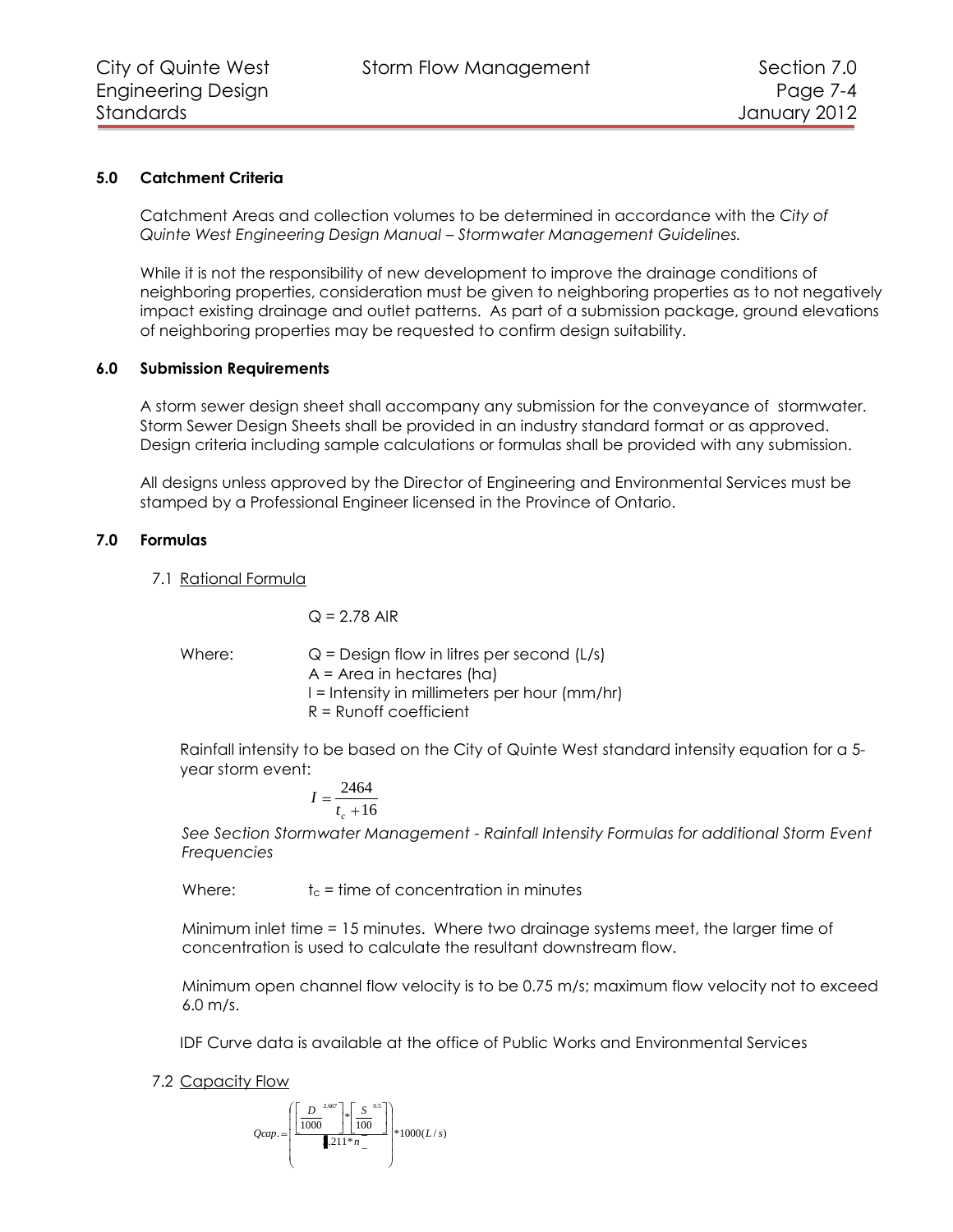Where:  $D =$  Pipe size (mm)  $S =$  Slope (grade) of pipe  $(\%)$ n = roughness coefficient

7.3 Manning Equation

$$
V=\frac{1}{n}R^{\frac{2}{3}}S^{\frac{1}{2}}
$$

Where:  $V = V$ elocity in meters per second  $(m/s)$ n = Manning roughness coefficient (n = 0.013 for smoothed walled pipe) R = Hydraulic radius in meters (m)

S = Hydraulic gradient in meters per meter (m/m)

7.4 Headloss Across Manholes

$$
H = \frac{k(V2^2 - V1^2)}{2g}
$$

Where:  $H = Headloss in meters (m)$ k = Coefficient

V1 = Entrance velocity in meters per second (m/s)

V2 = Exit velocity in meters per second (m/s)

g = Acceleration due to gravity in meters per second (m/s)

7.5 Catchbasin Inlet Capacity

$$
Q = CA\sqrt{2gH \bullet 0.667}
$$

Where:  $Q = Flow$  (cubic meters per second)

C = Orifice Coefficient (dimensionless)

0.6 for square edged openings

0.8 for round edged openings

- g = Acceleration due to gravity (meters per second per second)
- H = Allowable head
- A = Area of Openings (square meter)
	- 0.667 = Clogging Factor

# **8.0 Design Criteria – Subsurface Conveyance**

Storm sewers shall be designed to accept flows as indicated by the surface drainage requirements set forth in the *City of Quinte West Engineering Design Manual – Stormwater Management Guidelines* and as required by other approval authorities.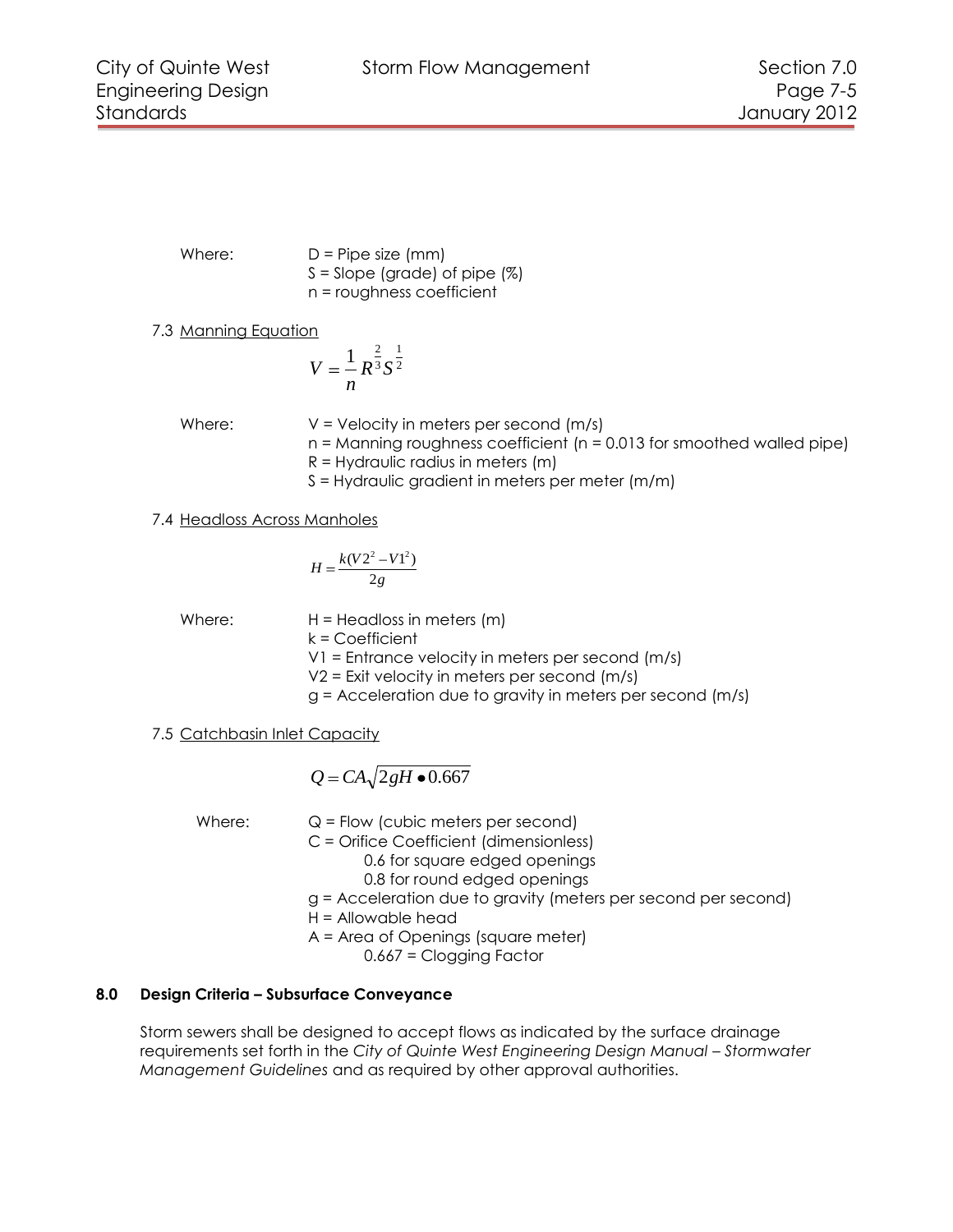Surcharging is permitted subject to 1:50 year storms not backing into any connected building foundation drainage system so as to cause flooding.

8.1 Pipe Design

Storm Sewer Design Sheets shall be provided in an industry standard format or as approved. Design criteria including sample calculations or formulas shall be provided with any submission.

## 8.2 Minimum Pipe Sizes

|           | • Storm sewers                 | 250 <sub>mm</sub>            |
|-----------|--------------------------------|------------------------------|
|           | • Catch basin leads            |                              |
|           | Single<br>$\circ$              | 200 <sub>mm</sub>            |
|           | Double<br>$\cap$               | 250 <sub>mm</sub>            |
|           | Rear Yard<br>$\cap$            | 250 <sub>mm</sub>            |
| $\bullet$ | Foundation and Building Drains | As per Ontario Building Code |

A decrease in pipe size from a large size upstream to a small size downstream will not be allowed regardless of grade increases.

## 8.3 Flow Design

The maximum velocity at design flow shall not exceed 6 m/s. The minimum velocity at design flow shall be not less than 0.75 m/s.

Minimum Grades for Pipes based on a roughness coefficient (n) of 0.013 is:

| 250mm       | 0.28%  |
|-------------|--------|
| 300mm       | 0.22%  |
| 375mm       | 0.15%  |
| 450mm       | 0.12%  |
| 525mm       | 0.10%  |
| 600mm       | 0.08%  |
| 675mm       | 0.067% |
| 750mm       | 0.058% |
| 825mm       | 0.052% |
| 900mm       | 0.046% |
| 200mm leads | 0.40%  |
|             |        |

# 8.4 Acceptable Materials

All sewers must be smooth walled conforming to OPSS. Approved products include:

PVC SDR 35 CSA approved high density corrugated exterior and smoothed walled Polyethylene BIG O Boss or equivalent as per OPSS 1840. OPSS specified concrete pipe.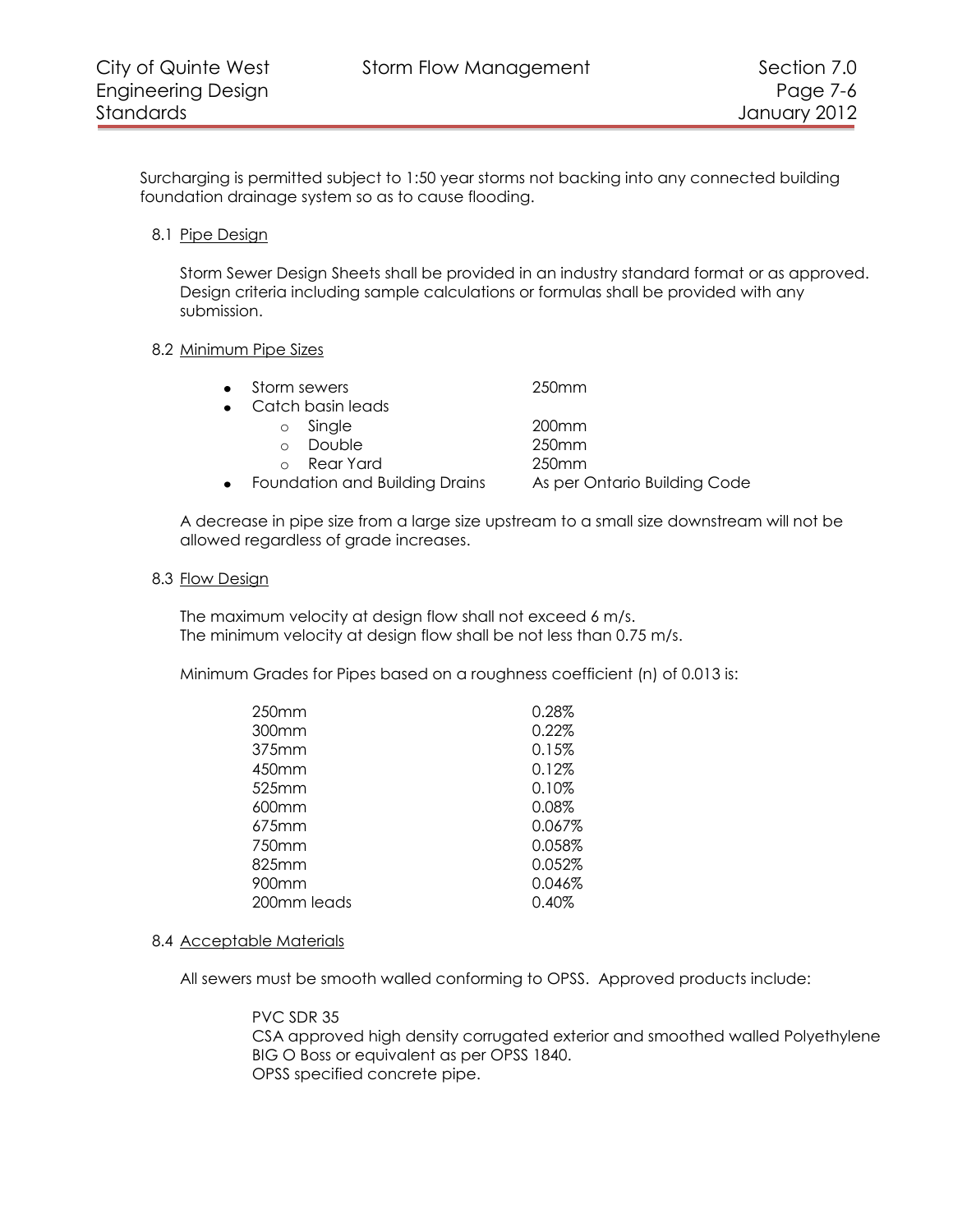Corrugated steel pipe is not permitted for storm sewers.

# 8.5 Separation Requirements

Sewers/sewage works and watermains located parallel to each other shall be constructed in separate trenches maintaining a minimum clear horizontal separation distance of 2.5 metres.

Design shall ensure that adjacent structures are not jeopardized by extra frost penetration from within a storm sewer, catchbasin or culvert.

# 8.6 Depths

The depth of storm mains shall be such to ensure that they can withstand soil dead load and traffic loading from an H20 live load. The minimum depth of bury shall be 1.2m measured finished grade to top of pipe.

## 8.7 Manholes

MH spacing shall be as follows:

| 250 to 450mm sewer | 120m                               |
|--------------------|------------------------------------|
| 500 to 750mm sewer | 1.50m                              |
| Larger than 750mm  | Considered on a case-by-case basis |

#### 8.8 Catch Basins

Private direct connections into the storm sewer system is not permitted. Roof drainage should be diverted to vegetated areas to give water the opportunity to soak into the ground.

Storm sewer leads, sized to convey peak runoff but not less than 300mm diameter, are to be installed to service commercial and industrial blocks.

#### 8.8.1 Cover

Minimum cover on catchbasin leads is to be 1.0 meter or in accordance with pipe manufacturers specifications.

#### 8.8.2 Location – Within Right of Way

Catchbasins are required at all low points in the road and at low grade points at intersections. Additional catchbasins shall be provided along the roadway as set out in the table below.

Catchbasins shall be provided on both sides of the street.

Catchbasins shall be located at the quarter point of the lot frontage to avoid conflict with driveways.

Catchbasins at intersections shall be located upstream of sidewalk crossings.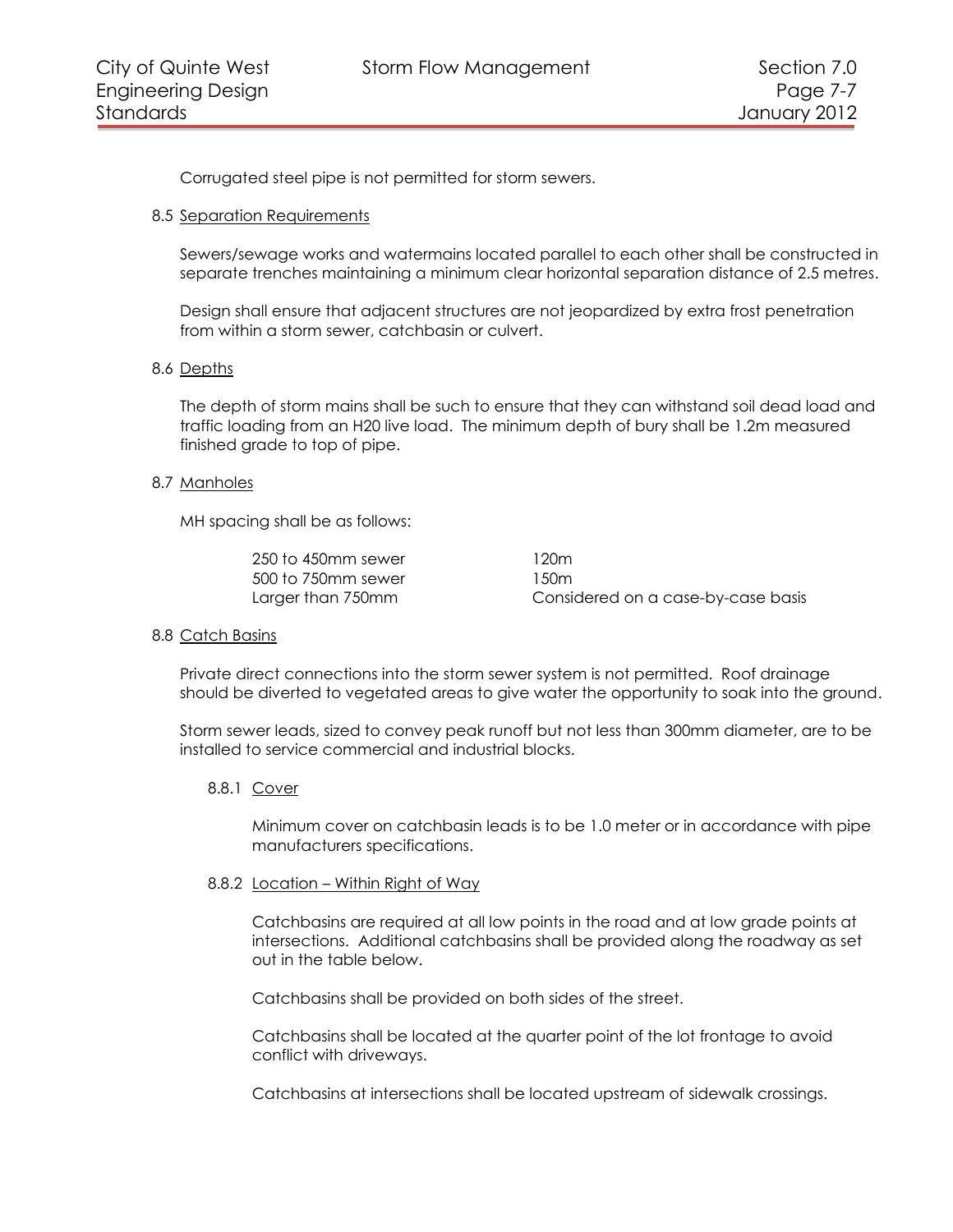## 8.8.3 Maximum Spacing of Catchbasins

| Road Grade (%)   | Maximum Spo     |
|------------------|-----------------|
| $0.5 - 3.0$      | 106 m (350 ft)  |
| $3.0 - 4.5$      | 91 m $(300 ft)$ |
| Greater than 4.5 | 76 m (250 ft) o |
|                  | Double Inlet of |

n Spacing  $0$  ft) and; nlet catchbasin required at intersecting streets.

Double inlet catchbasins or special catchbasins shall be used where the inlet capacity of a single catchbasin is exceeded.

#### 8.8.4 Leads

Catchbasin leads within the Right of Way or Rear Yard shall be connected to the main sewer through a manhole or catch basin.

## 8.8.5 Catchbasin Materials

#### **Structure**

Catchbasins for depth up to 1.8 meters between ground level and invert shall be 609.60 mm square concrete conforming to OPS (precast).

For depths in excess of 1.829 meters a 1.219 m X 1.219 m catchbasin manhole shall be used conforming to OPS.

#### Frames

Grates are required on all storm inlets and outlets that are 375mm and larger.

Frames and grates shall be Canada Iron No. 579 with perforations, or approved equal for manholes and Canadian Iron No. 568 with dished grate, or approved equal for catchbasins as per OPS. 609.60 mm. (24") square "bicycle proof" catchbasin covers shall be for all streets.

# **9.0 Design Criteria – Surface Conveyance**

# 9.1 Design

Ditches and culverts shall be sized to take the total expected storm run-off calculated by a recognized engineering method such as the rational method.

#### 9.2 Location

Ditches shall be constructed on all roads as follows:

Distance centre to centre of ditches to be as required for the depth of ditch and side slopes.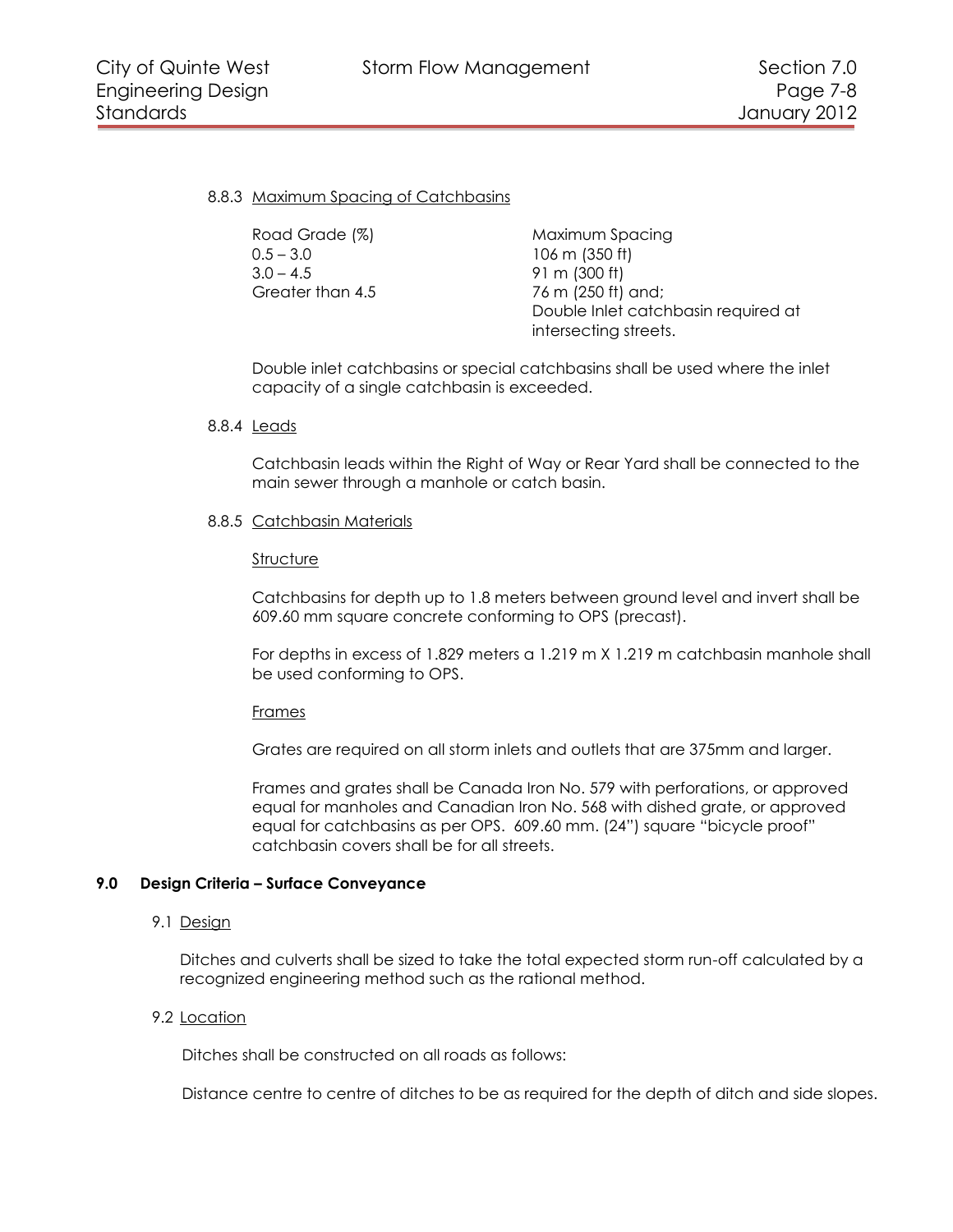Depth below finished centerline grade shall be:

- Maximum: 1.8 meters
- Minimum: 1.0 meters  $\bullet$

Ditches through easements exceeding 1.2 meters in depth shall be fenced off with standard 1.8 meter high chain link fence.

# 9.3 Grade

Ditch grade shall be:

| Maximum: | $6.0\%$ |
|----------|---------|
| Minimum: | $1.0\%$ |

In exceptional cases and where ditches are on easements off the road allowance, ditches with grades greater than 6 percent may be allowed by the Engineer but these shall be suitably protected against erosion by such means as rip-rap or gabions.

# 9.4 Landscaping / Restoration

The minimum ditch protection on ditches shall be 3 inches of topsoil and seed (staked sod may be required on the side slopes and bottoms of ditches in certain cases subject to ditch gradients and as recommended by the Director of Public Works & Environmental Services or their designate).

# 9.5 Piping

Where considered necessary by the Director of Public Works & Environmental Services, ditches shall be piped.

# 9.6 Culverts

The City of Quinte West does not allow the private installation of culverts within its road allowance. A Road Entrance Application accompanied by any prescribed fees is required for private culverts within the road allowance.

Normal ditch to ditch road culverts shall be installed where required as follows:

| Criteria       | Specification                                                     |
|----------------|-------------------------------------------------------------------|
| Minimum length | As required from centre of ditch to centre of ditch.              |
| Minimum size   | 300 mm diameter (450mm for new developments).                     |
| Material       | Standard galvanized corrugated pipe or approved equal.            |
| Gauge          | As recommended by manufacturer for highway loading, minimum       |
|                | 16 gauge.                                                         |
| Cover          | 1.0 meter minimum for road crossing and shall meet OPS.           |
| Bedding        | Culverts shall be bedded and backfilled with granular material in |
|                | accordance with OPS.                                              |
| End protection | All road and driveway culverts shall have the ends protected with |
|                | gabions, rip-rap asphalt or metal headwalls.                      |